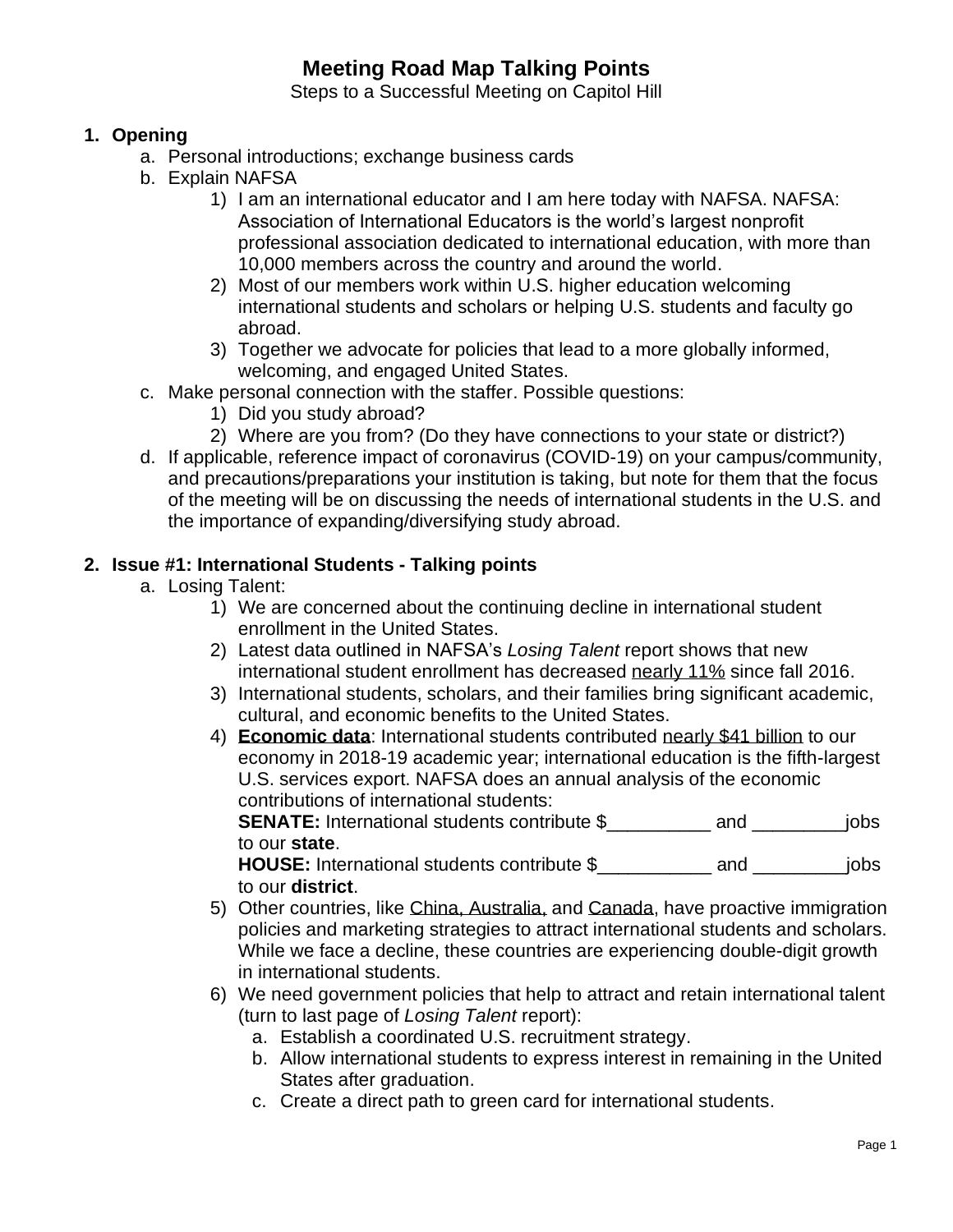- d. Ensure national security by protecting sensitive research, not targeting specific nationalities.
- e. Preserve Duration of Status policy.
- f. Protect Optional Practical Training program.
- b. **FOR HOUSE OFFICES ONLY**: There are severe application backlogs at U.S. Citizenship and Immigration Services (USCIS).
	- 1) USCIS backlogs harm international students, scholars, and their families; delays receipt of green card, employment authorization, change of status applications.
	- 2) Need to bring transparency and accountability to application processing.

### **3. Issue #1: Personal stories to support your issue**

- a. Let me tell you about an international student or scholar who…
	- 1) started a business and/or created U.S. jobs
	- 2) brings academic and cultural value to our institution
	- 3) advances research
	- 4) improves our local community
- b. I've heard student reactions to anti-immigrant rhetoric and policies and…
- c. Share examples of students/scholars negatively impacted by current policies: lengthy visa processing or denials, denied at the border, missed OPT due to long USCIS processing times.
- d. Share examples of students/scholars impacted by COVID-19 situation, if appropriate.

### **4. Issue #1: Making the asks**

Welcoming international students and scholars should continue to be part of a long-term U.S. immigration and foreign policy strategy:

- a. **HOUSE & SENATE OFFICES:** Ask if the senator or representative **will support policies** that remove barriers to international students and scholars studying, working, and living in the United States, like creating a direct path to green card for international students.
- b. **HOUSE OFFICES**: Ask to **cosponsor H.R. 5971**, the Case Backlog and Transparency Act of 2020.
- c. **SENATE OFFICES**: Ask them specifically to help **preserve duration of status policy and protect practical training programs** for international students. If your senator is **republican**, ask directly if they would be willing to reach out to the administration to advocate to protect duration of status and practical training.

#### **5. Issue #2: Senator Paul Simon Study Abroad Program Act (Simon bill)**

- a. Talking points
	- 1) Did you know that less than 2% of college students study abroad each year and only 10% of students study abroad before they graduate?
	- 2) Study abroad provides students the global skills, knowledge, and experiences necessary to compete in today's workforce.
	- 3) Students who study abroad are more likely to have a higher GPA and to complete their degree than students who do not.
	- 4) The Simon Program has three key goals:
		- a. boosting study abroad participation,
		- b. expanding diversity of participants, and
		- c. increasing diversity of destinations.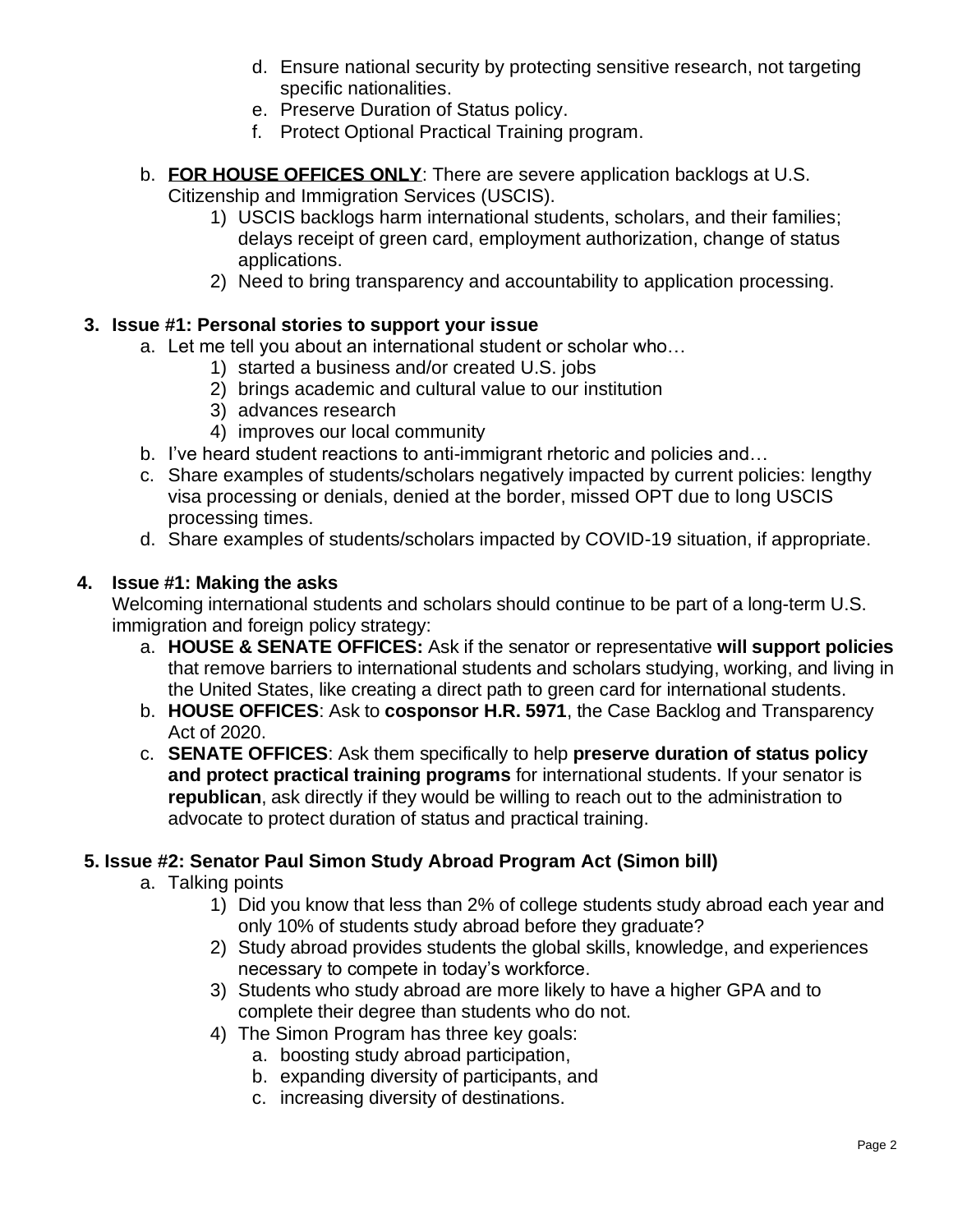### **6. Issue #2: Personal stories to support your issue**

- a. The barriers my students currently face are…
- b. Having the opportunity to apply for a federal study abroad grant would allow our institution/students to...
- c. Study abroad helps my students thrive in their studies and careers…
- d. Let me tell you the success story of one student who studied abroad from our institution. More students should have this opportunity…
- e. Let me tell you about how COVID-19 is impacting study abroad on my campus.

## **7. Issue #2**: **Making the ask [BOTH HOUSE & SENATE OFFICES]**

- a. **For Simon bill original cosponsors and cosponsors:** Thank the senators/representatives for their support. Ask how you can work together to move the bill forward.
- b. **All other senators and representatives**: Ask them to cosponsor it.

### **8. Thank you and follow up!**

- a. Thank the staffers for their time at the end of your meeting.
- b. Send a thank you email to the staffers (see sample email in the app) by 3/20.
- c. Complete the online event evaluation and congressional meeting feedback form.
- d. Brainstorm ideas on how to keep in touch with staffers year-round:
	- 1) Follow up on your asks.
	- 2) Share relevant news articles.
	- 3) Invite them to your institution (check with your federal relations officer first; see [www.connectingourworld.org/toolkits](http://www.connectingourworld.org/toolkits) for more tips).
	- 4) Schedule a local in-district visit (see [www.connectingourworld.org/toolkits](http://www.connectingourworld.org/toolkits) for tips).

### **If asked for more detail…**

### **RE: Possible Duration of Status (D/S) policy change to a date certain for F and Js**

- On DHS' Agenda this year
- Current policy is good; for decades, duration of status policy has allowed students the flexibility they need to finish their studies.
- Students, scholars are already tracked in SEVIS
- Changing policy would increase application backlogs and delays at USCIS

### **RE: Possible changes to Optional Practical Training for F-1 students**

- On DHS' Agenda this year
- Critical to preserve this program
- Experiential learning is a key component of U.S. higher education
- International students seek practical training as part of higher education degree; changes to program could harm recruitment
- Competitor countries like Canada and Australia offer similar programs that attract students

### **RE: National Security and International Students, Scholars**

• We appreciate the concerns regarding national security. We are very concerned that labeling all international students and scholars or certain nationalities as a threat will ultimately harm the United States and set us back in research and innovation.

*continued…*